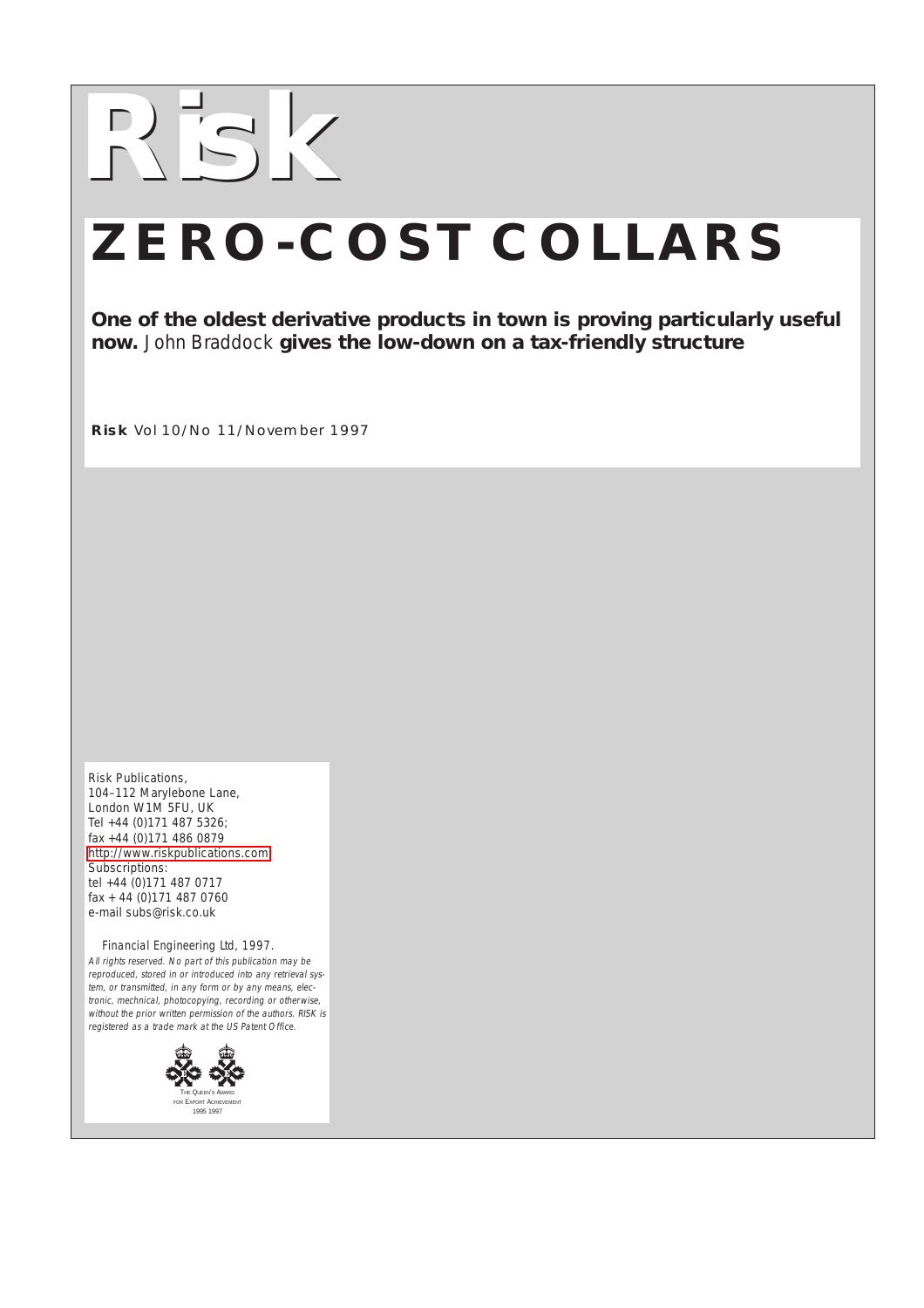50 **RISK PRIMER**

## **ZERO-COST COLLARS**

One of the oldest derivative products in town is proving particularly useful now. **John Braddock** gives the low-down on a tax-friendly structure

A GROWING NUMBER of individuals in the US are holding stock that has ballooned in value during the current stock market expansion. Their "problem" now is how to preserve their wealth in the event of a severe stock market correction. Many are nervous about holding an inordinate portion of their net worth in a single stock that may be restricted (such as stock received from an employer that is subject to holding or trading limitations) or was acquired at a low cost. The traditional method of reducing risk is to sell your holdings – but profits are then subject to US capital gains tax.

While there used to be various ways to reduce or avoid this tax, most of these seem now to be ruled out by the US Taxpayer Relief Act of 1997. Provisions in the new tax laws treat the following as "constructive sales", otherwise known as "taxable events":

 $\Box$  shorting against the box (selling borrowed stock at the current market price in order to lock in a profit);

 $\Box$  exchange funds that use shorting against the box (depositing stock in a trust in return for units in a diversified portfolio);

 $\Box$  equity swaps (the exchange of periodic cash payments with a counterparty in order to lock in a specific stock price); and

 $\Box$  forward stock sales.

It seems the only game left in town is one of the oldest. "Zerocost collars", which have been used since the US Put and Call Dealers Association was formed in the 1950s, are now attracting intense interest. These allow investors temporarily to sidestep capital gains tax legally – while locking in stock profits within a pre-determined range and drawing money out of the market for other uses, such as reinvestment.

To qualify for a zero-cost collar transaction, an investor usually needs at least \$2 million of stock in a company that is publicly traded in the US. At least, this is the usual economic threshold required by the financial firms that structure the products. The share price should be \$10 or more, the aggregate market capitalisation of the company should be at least \$250 million, and the stock should have good average daily trading volume. If the stock holdings don't meet these criteria, the position may be combined with others', provided it is the same stock. Incidentally, in establishing a zero-cost collar around restricted stock



or stock acquired at a low price, an investor suffers no out-of-pocket expense, hence the name "zero-cost". The stock is not sold and voting and dividend rights are retained.

Here is how collars work. The ownership of common stock includes the ownership of a certain payout curve, such as stock price increases and decreases. The components of a stock's payout curve have value. They can be stripped away and bought and sold using derivative instruments, including custom-made, over-the-counter put and call option investment contracts.

Zero-cost collars allow an investor to retain a certain specified portion of the future price appreciation of a stock, say 25% (more or less), and sell off the rest of the upside in the form of an out-of-the-money call option. The longer the term of the option (usually one to five years), the greater the upside percentage the investor can keep in the stock (10%, 20%, 30%, 40%, 50% or more).

The value a call option commands in the institutional derivatives markets can be used, dollar for dollar, to pay for downside price protection in the form of an out-of-the-money put. Let's say a put is set at 10% below the current market price of the stock. The call price is set so that it equals the value of the put. "Parity" is then said to be achieved. The value of the put and call are about equal and now form a "collar" around the stock. Since the put provides protection to the investor only when the stock price falls by more than 10%, the investor is deemed to be at risk. This risk usually means the transaction is not characterised as "a constructive sale" by the US Internal Revenue Service, and so is not subject to capital gains tax.

Alternatively, the starting price of the call option in this example could be set at 25% (more or less) above the current stock price. Therefore, the investor retains 25% of the future appreciation potential of the stock. The portion above 25% is sold, typically to an international financial firm. The stock is now said to be "hedged", not perfectly, since some downside risk remains, but adequately for structuring the collar.

The financial engineers who structure zero-cost collars compensate themselves by adjusting the put and call prices enough to garner a profit or "spread" out of the option positions. Once the stock is "collared", it can be "monetised" using low-interest bank financing. Subject to certain restrictions, the loan proceeds can be used for reinvestment in the stock and bond market or for other purposes.

The counterparty to a zero-cost monetising collar transaction is usually an international investment-grade financial institution that buys the call from – and simultaneously sells the put to – the investor. It then lends the investor 70–85% of the market price of the stock. Incidentally, the value of this loan in a collar transaction is not subject to margin calls (requests from broker-dealers for more loan collateral from their clients when a stock price falls). This is because a collar (specifically the put option in a collar) protects the stock and transforms it into good collateral for a loan. With a collar in place, the only thing the investor has to worry about is the stock price falling by 10% to the starting level of the put option – below that, they are protected.

A put provides the investor with "insurance" on the stock price, a floor price below which they receive a cash payment from the counterparty. If, on the expiry of the collar, the stock price is down by more than 10%, the investor collects a payment equal to the difference between the starting price of the put and the price of the stock on expiry. The investor can use any cash proceeds from exercising the put to help repay the loan when the collar expires. If, on expiry of the col-